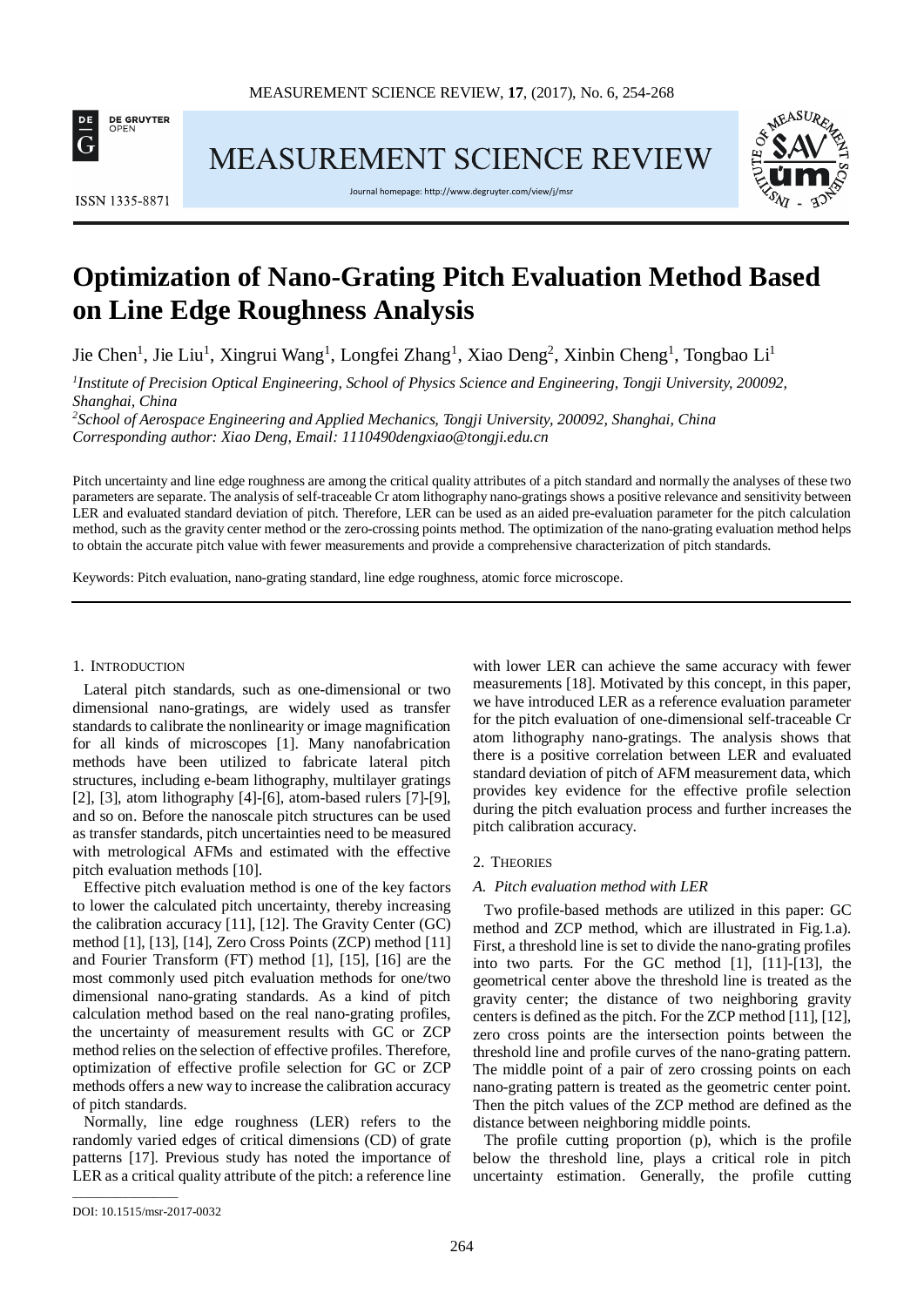proportion is set to be 50 % of the peak to valley height (PTVH) as a tradition, but whether 50 % is the best or not has not been elucidated clearly yet. If we expand the threshold line to a plane at the same height, then we get intersecting lines along the nano-grating edges, as demonstrated in Fig.1.b).



Fig.1. a) Schematic of the Gravity Center method and the Zero Cross Method; b) Definition of line edge roughness of Cr atom lithography nano-gratings.

The LER describes the variation of the crossing points, which will provide effective information to select the best profile cutting proportion and, thereby, minimize the evaluated standard deviation of pitch. The average edge and the standard deviation  $(0)$  of the line edge are defined as follows [18]:

$$
\begin{cases}\n\frac{1}{x} = \frac{\left(\sum_{i=1}^{N} x_i\right)}{N} \\
3\sigma = 3\sqrt{\frac{\sum_{i=1}^{N} \Delta x_i^2}{N-1}} = 3\sqrt{\frac{\sum_{i=1}^{N} (x_i - \overline{x})^2}{N-1}}\n\end{cases} (1)
$$

Where  $X_i$  is the position measured of the *i*th point along the line edge. Normally, LER must be reported as  $3\sigma$  of the total, and in our case, we will investigate the LER of both edges over a length of L, and every time L is divided into 20 spacings apart. Then we obtained 21 measured positions to calculate the LER. The length L is assigned to be 0.5P, 1P, 2P, 3P, 4P, respectively, where P is the nominal pitch (212.8 nm).

## *B. Cr atom lithography nano-gratings*

The nano-gratings used here are fabricated by laser focused Cr atomic deposition [4], [5], [19], i.e., the so-called Cr atom lithography nano-gratings. The detail experimental setup is described elsewhere [20], [21]. During the Cr nano-grating fabrication process, collimated Cr atoms are focused to the nodes or antinodes of a standing wave grazing across the substrate surface. So, the period of the Cr nano-gratings (212.8 nm) is directly traceable to the half of the laser light wavelength, which is strictly locked to specified atomic level transitions. In this way, the Cr atom lithography nanogratings can be used as self-traceable calibration length standard in nanotechnology.

The profile of Cr nano-gratings has an advantage of reducing the image distortion caused by the tip effect, which offers great convenience for the LER analysis. The images obtained by the AFM normally are a combination of tip geometry and sample surface. The linewidth is normally broadened due to the resulting dilation of the tip. Fig.2.a) is the cross section TEM image of Cr atom lithography nanogratings, the height to width ratio is relatively low, so the measured profile can reduce the tip effect and reveal the real profile to the full extent, as illustrated in Fig.2.b).



Fig.2. a) Cross section TEM image of Cr nano-gratings; b) The discrepancy between measured profile and real profile of AFM measurement for Cr nano-gratings.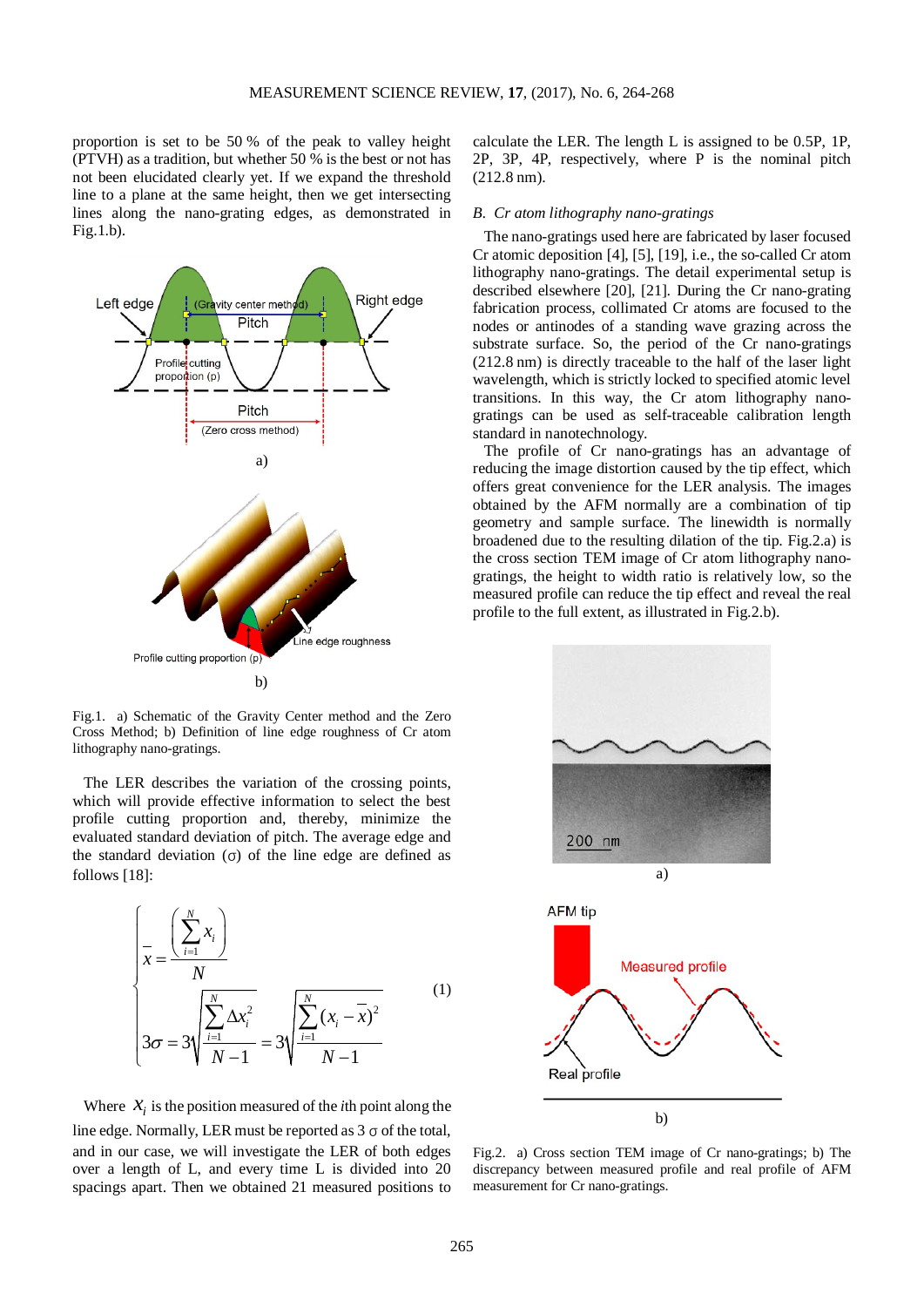## 3. LINE EDGE ROUGHNESS ANALYSIS

# *A. Line edge roughness of Cr nano-gratings*

Fig..3 shows the AFM image and grating profile of Cr nanogratings used for the line edge roughness analysis. The selected PTVH is around 50 nm with very smooth and uniform parallel lines in Fig.3.a) and Fig.3.b). The original pixel size of the image is 488×450, we did the data interpolation and low pass filter to eliminate the imaging noise [1]. As mentioned before, the LER is calculated over left and right edges of a length L which is divided into 20 spacings apart (Fig.3.a)). The LER analysis results of this AFM image are typical and representative in similar image calculations.



Fig.3. a) AFM image of Cr nano-gratings (1.9 μm×1.75 μm); b) AFM profile of Cr nano-gratings with a peak to valley height of around 50 nm.

Fig.4.a) shows the  $3\sigma$  LER of left and right edges as a function of profile cutting proportion (p), and the calculation length L of the LER is P (212.8 nm). Here the profile cutting proportion (p) is the profile below the threshold line in Fig.1.a). It is obvious that the LER keeps at a very low level (below 1 nm) when p ranges from 0.2 to 0.6 and the minimum LER appears at  $p=0.3$  of these discrete value assignments, which verified the speculation about the best p selection. The LER will increase when p decreases to 0.1 due to increased randomness of the laser focused Cr structures at the top. The same trend appears when p increases to 0.9, together with the increased discrepancy between left LER and right LER, which are highly possibly caused by the AFM scanning distortion induced by the tip effect. In addition, it should be noted that the LER of p<0.5 of left and right edges are almost identical even with a slightly asymmetric structure, which may be an evidence to explain why the self-traceable Cr nanogratings have an advantage of low uncertainty.



Fig.4. a) Left and Right LER as a function of profile cutting proportion; b) Average LER as a function of profile cutting proportion over different calculation length (0.5P~4P).

Fig.4.b) demonstrates the average LER of left and right edges as a function of profile cutting proportion over different calculation length ranging from 0.5P to 4P. The similar distribution phenomenon shows up over different calculation length in Fig.4.a). As the calculation length increases from 0.5P to 2P, the average LER rises gradually; but after the length exceeds 2P to 4P, the average LER keeps stable without obvious increase. This indicates that a calculation length of 2P (425.6 nm) is long enough to evaluate the maximum LER level of the laser focused Cr atomic nanogratings.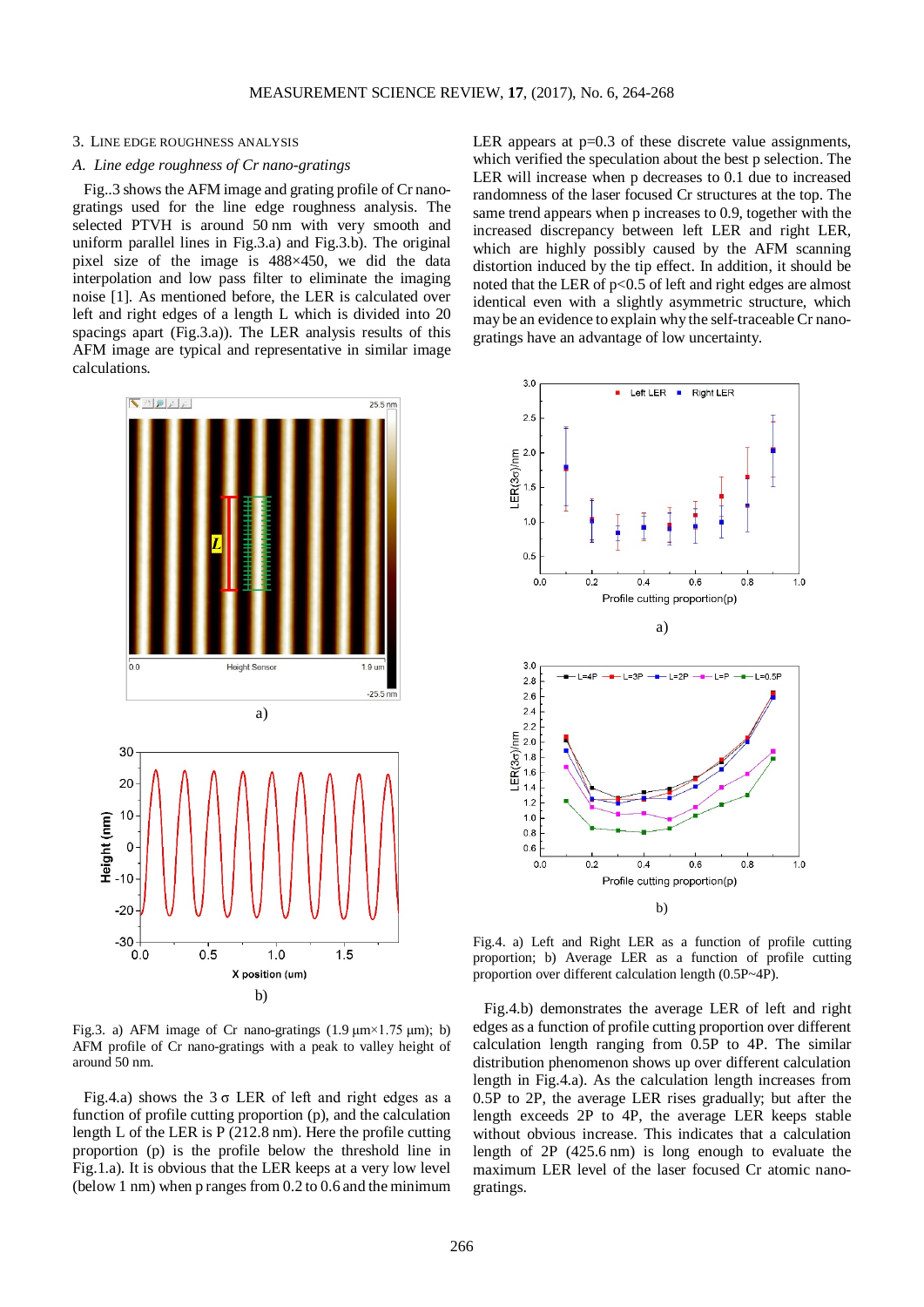# *B. The relationship between line edge roughness and evaluated standard deviation of pitch*

Next, we examined the relationship between lined edge roughness and the evaluated standard deviation of pitch. The AFM images we calculated were acquired by a commercial AFM (Bruker, Dimension Edge), which is non-metrological. As we introduced in the context, the Cr atom lithography nano-grating used here is self-traceable, its pitch is expected to be 212.8 nm. Jabez. J. McClelland has even examined the average pitch of Cr nano-gratings by optical diffraction method, which turned out to be 212.7777±0.0069 nm, with a relative uncertainty of a few times  $10^{-5}$  [22]. Therefore, we corrected the calculated average pitch to 212.8 nm and got the evaluated standard deviation of pitch by a correction coefficient.



Fig.5. Relationship between LER with evaluated standard deviations of pitch calculated by a) Gravity center method; b) Zero cross points method.

Fig.5. shows the corresponding evaluated standard deviations of pitch under every LER condition over different calculation lengths varying from 0.5P to 4P. Fig.5.a) and Fig.5.b) are the results of the gravity center method and the zero-crossing points method, respectively. From both figures, it is obvious that there is a positive correlation between LER and evaluated standard deviation of pitch, and the relationship tends to be linear. Compared with the ZCP method, the sensitivity scale of evaluated standard deviation of pitch on LER based on the GC method is a little bit higher. The reason

for this discrepancy is the difference between GC and ZCP method. In the ZCP method, only the LER information at the reference line are involved in the pitch calculation, while in the GC method all the LER information above the reference line are contained inside. Though some of the lined edge randomness is neutralized because of the nano-gratings' symmetry, the top part of the nano-grating (for example, 10 % of the top profile) has lower symmetry and higher LER as demonstrated in Fig.4.a). The relationship of LER and evaluated standard deviation of pitch determines that LER can be used as an aided pre-evaluated parameter for the pitch evaluation method, which offers a more comprehensive evaluation result for the pitch standards.

# *C. Pitch evaluation method optimization*

The fundamental pitch distance, the pitch uniformity, the quality of the LER and the accuracy of the certified pitch value, and the traceability are the most critical qualities which attribute a pitch standard [18]. From the analysis of selftraceable Cr nano-gratings, there is a strong positive correlation between LER and evaluated standard deviation of pitch. Based on the relevance of these two parameters, it is suggested to introduce LER calculation as an aided preevaluation parameter for the pitch calculation method, especially for best profile cutting proportion selection during GC or ZCP method. This not only helps to obtain the accurate pitch value with fewer averaging sample measurements, but also helps to extract more accurate pitch evaluation information with the same experimental data. At the same time, together with evaluated standard deviation of pitch, LER analysis offers a comprehensive evaluation about the critical qualities of a pitch, such as the accuracy and the uniformity characteristics.

# 4. CONCLUSIONS

In this paper, a LER analysis of self-traceable Cr nanogratings was conducted to show the relevance between the LER and evaluated standard deviation of pitch in the pitch evaluation method (i.e. gravity center method and zero cross points method). The results demonstrate a positive correlation between LER and the evaluated standard deviation of pitch, which indicates that LER can be used as an aided preevaluation parameter for pitch calculation method, especially for effective profile cutting proportion selection for GC or ZCP method. The optimization of the nano-grating pitch evaluation method based on LER would offer convenience to obtain the accurate pitch value with fewer measurements and provide a comprehensive evaluation about the critical qualities of pitch standards.

#### ACKNOWLEDGEMENT

This work is supported by National Natural Science Foundation of China (Grant No. 51475335, 51705369), National Key Research and Development Program of China (Grant No.2016YFA0200902), National Key Scientific Instrument and Equipment Development Projects of China (No.2014YQ090709) and China Postdoctoral Science Foundation (No.2017M611613).